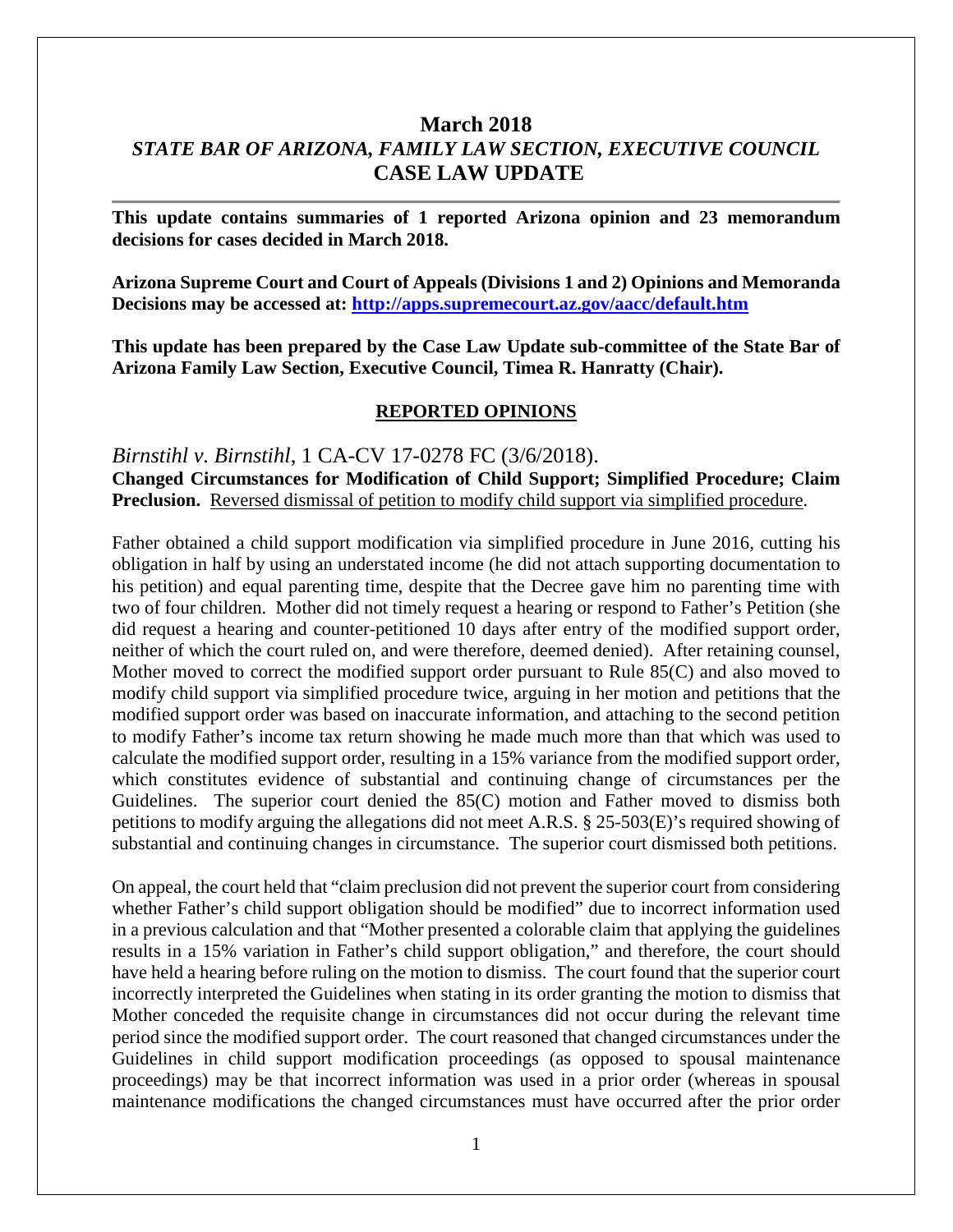was entered). In this case, Father did not even comply with the simplified procedure's requirement to accompany his petition with supporting documentation of his income since he alleged his income was less than at the time of the Decree. As such, the court ruled that "the parent seeking modification must present a colorable claim that there has been a change in relevant factors, or that an error occurred in determining the relevant factors, such that applying the Guidelines results in a fifteen percent variation from the current child support order."

#### **MEMORANDUM DECISIONS**

*McBroom v. McBroom*, 1 CA-CV 17-0221 FC (3/29/2018). **Characterization of Debt/Community Presumption; Burden of Proof; Child Support.**  Reversed and remanded orders characterizing debt as separate and childcare credit in worksheet.

Appellant/Husband appealed from a decree of dissolution that characterized a debt as his sole and separate obligation and wherein child care costs were attributed to both parents in their child support worksheet.

Husband argued that debt incurred on a line of credit for purchases made during the marriage was community debt, while Wife argued that the credit line used for the purchases existed prior to the parties' marriage and was, therefore, Husband's separate obligation. Finding that the Husband could not identify what community obligations or assets were purchased during the marriage using the credit line, the trial court assigned the line of credit debt to Husband. Husband appealed arguing that the trial court improperly assigned the burden of proof to him when it was Wife's burden to establish that the debt acquired on the line of credit during the marriage was Husband's separate debt, not Husband's burden to show that the purchases were community debt. The Court of Appeals reversed, holding that it was Wife's burden to establish by clear and convincing evidence that the debt incurred during the marriage was Husband's separate obligation.

Regarding the daycare expenses, Husband argued that the trial court erred in attributing childcare costs to both parties in an equal, monthly amount despite that Husband was the party who paid the daycare costs during the school year and that Wife would only be paying childcare for herself during the summer months only. The Court of Appeals reversed, holding that the amounts for childcare costs reflected in the child support worksheet were not supported by the evidence. The matter was reversed and remanded to the trial court.

## *Rivera v. Bruce*, 1 CA-CV 17-0370 FC (3/29/2018).

**Division of Real Property; Disclaimer Deed; Equitable Lien.** Vacated in part and remanded orders characterizing home disclaimed by Wife as community property.

Appellant/Husband challenged the trial court's ruling regarding the division of real property in the parties' dissolution proceeding.

The parties married in 2007 and in 2011, Wife signed a disclaimer deed as part of a transaction for Husband's purchase of a home. The disclaimer deed, along with a special warranty deed conveying the house to Husband as his sole and separate property, was thereafter recorded. After trial, despite title of the home being in Husband, the lower court determined the house to be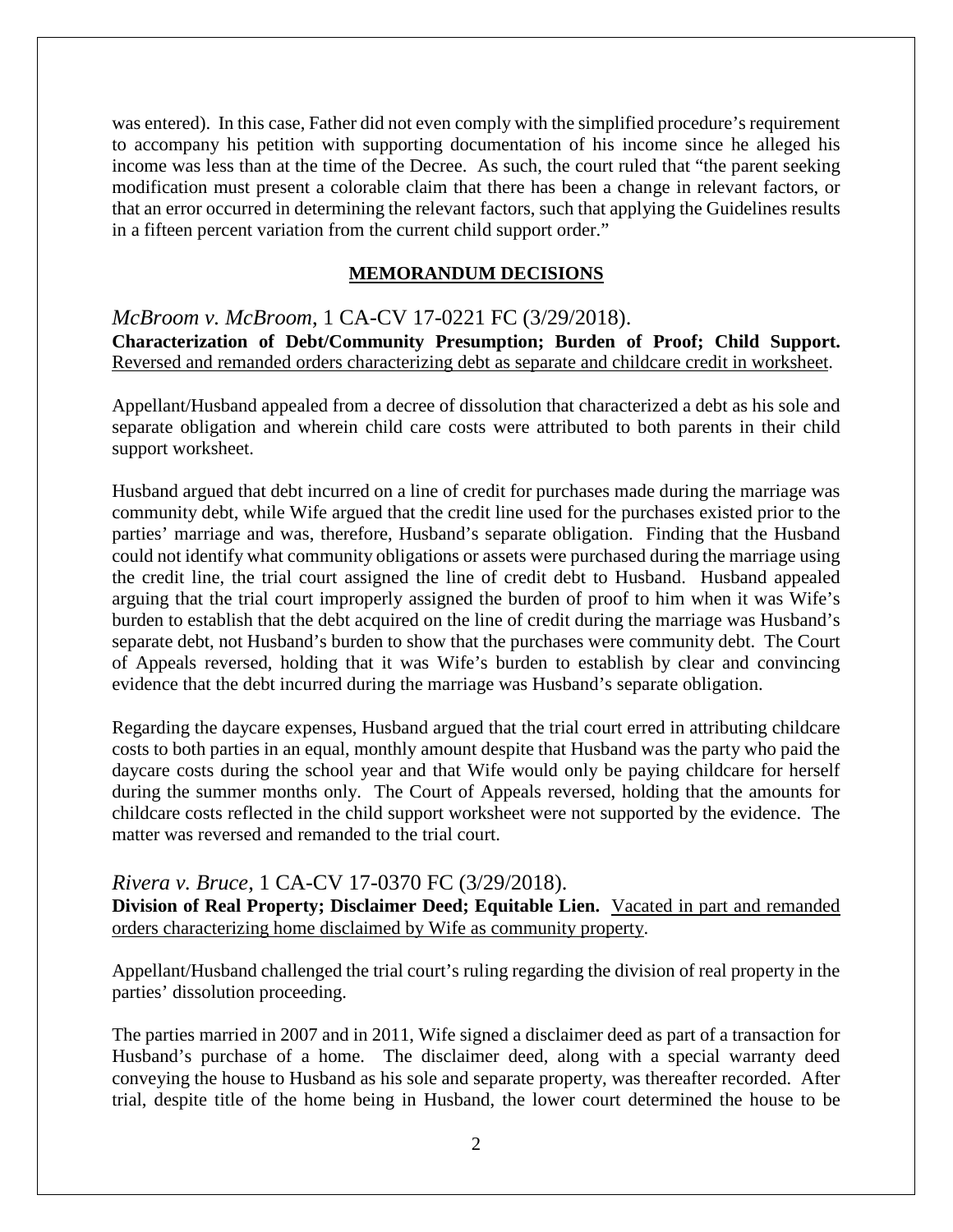community property since it was acquired during the marriage and because both parties contributed their earnings towards the purchase of the home and to household expenses. The home was ordered to be sold and the proceeds split equally. Husband appealed, arguing that the trial court erred in finding that the home was community property since Wife signed a disclaimer deed and, therefore, had no community interest in the home.

The Court of Appeals agreed with Husband, holding that the disclaimer deed rebutted the presumption that the home was community property. The Court of Appeals vacated the lower court's ruling that the home was community property and that the house be sold and proceeds split however, the matter was further remanded for a determination as to whether the community had an equitable lien against the house for any community funds that were used to pay the mortgage or enhance the value of the house.

*Phillips v. Cabrera, et al*, 1 CA-CV 17-0390 FC (3/27/2018). **Grandparent Visitation; Due Process; Attorneys; Fees.** Affirmed denial of grandparent visitation and award of attorneys' fees to parent.

Appellant/Intervenor Paternal Grandmother challenged the lower court's ruling denying her petition to establish grandparent visitation and awarding Appellee/Respondent Mother her attorney's fees and costs.

Mother and Appellee/Petitioner Father were married in August of 2010 and divorced in October 2015. At the time of the divorce, the parties had two minor children, ages 4 and 5. In May of 2016, Paternal Grandmother filed her petition for grandparent visitation. Mother thereafter filed a petition to modify legal decision-making authority and parenting time as to Father based upon concerns regarding his mental health, substance abuse, domestic violence, and threats of self-harm. Father subsequently agreed to suspend his parenting time and engage in an inpatient substance abuse rehabilitation program.

At hearing on her petition for grandparent visitation, Paternal Grandmother admitted to not having seen the children since 2011, blaming the situation on a falling out she had with Mother in 2010, before Mother and Father were divorced. Paternal Grandmother did not provide the lower court with any evidence that Mother was an unfit parent. Mother testified that she did not believe contact between Paternal Grandmother and the children was in the children's best interests since Paternal Grandmother had not attempted to have a relationship with them and they did not even know who she was to them. Father's statements as to whether Paternal Grandmother should have visits with the children were inconsistent. After taking the matter under advisement, the lower court denied Paternal Grandmother's request and awarded Mother her attorney's fees and costs.

Paternal Grandmother appealed, arguing that:

- 1.) The lower court erred in preventing her from access to records regarding Mother's health, employment and other activities in 2010 that were relevant to Mother's "fitness" as a parent and were necessary to challenge Mother's credibility;
- 2.) She was deprived of due process when the lower court denied her request for additional time to present her case;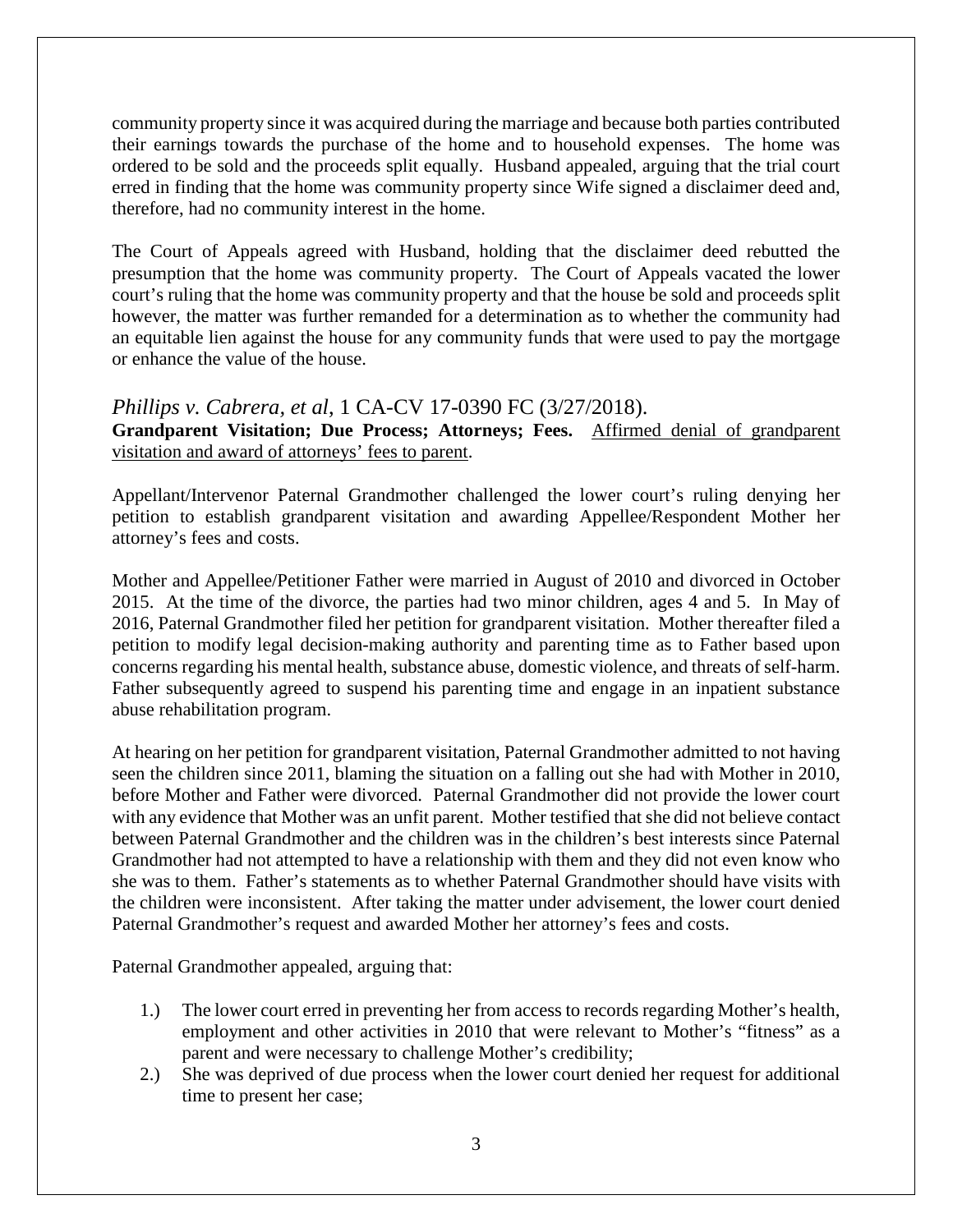- 3.) The lower court made various other errors within its findings and analysis; and,
- 4.) The lower court erred in awarding Mother her attorney's fees and costs on the basis that Paternal Grandmother acted unreasonably in filing her petition for grandparent visitation.

As to Paternal Grandmother's first argument, the Court of Appeals agreed with the lower court's finding that the records Paternal Grandmother sought of Mother predated the parent's marriage and birth of the younger child and were, therefore, not relevant to the children's best interests or Mother's ability to parent. The appellate court further held that events occurring in 2010 had no bearing on Mother's veracity at the 2017 hearing without any prior indication that Mother's veracity was compromised at the time of the hearing.

As to the second argument, the appellate court found no evidence that the lower court erred in placing limitations upon Paternal Grandmother's presentation at trial as the parties had previously agreed that the one hour, 15 minute hearing on Paternal Grandmother's request was sufficient and the record reflects that she had ample opportunity to present her theory of the case.

As to the third argument, the appellate court held that the record supports the trial court's rulings and Paternal Grandmother failed to prove any errors on the part of the lower court.

As to attorney's fees and costs, the lower court did not abuse its discretion in awarding Mother her attorney's fees and costs since Paternal Grandmother's decision to file her petition for grandparent visitation was unreasonable given the circumstances presented in the case, namely that she knew she lacked a relationship with the children yet requested excessive visitation with them, made no contact with Mother to attempt to get to know the children and she made the claim that Mother was unfit despite having no evidence to support her claim.

## *Diaz v. Dutson*, 1 CA-CV 17-0336 FC (3/27/2018).

**Relocation; Legal Decision-Making; Parenting Time.** Affirmed denial of relocation request, modification of legal decision-making with final decision-making authority to Father, and parenting time to Mother.

The parties had joint legal decision-making with Mother having final decision-making authority and Father parenting time every other weekend. Mother moved to Colorado with the child and Father filed a petition to enforce parenting time. The trial court ordered Mother to return with the child to Arizona. Less than a month later, Father filed another petition to enforce, since Mother had moved with the child again to Colorado. She again returned the child to Arizona and Father. Mother then filed a petition to relocate and to modify legal decision-making, requesting the court award her sole legal decision-making authority, and to modify parenting time. The trial court denied Mother's relocation request, ordered joint legal decision-making continue, but awarded final decision-making authority to Father, and modified parenting time.

Mother appealed saying her due process rights were violated since Father did not request to modify decision-making or parenting time as required by A.R.S. § 25-411(L). Relying on *Sundstrom v. Flatt*, 244 Ariz. 136 (App. 2017), the appellate court affirmed, saying a petitioning party must be expecting the possibility of being ruled against. Also, the appellate court said it would not reverse for not complying with A.R.S. § 25-411 "absent a showing of prejudice."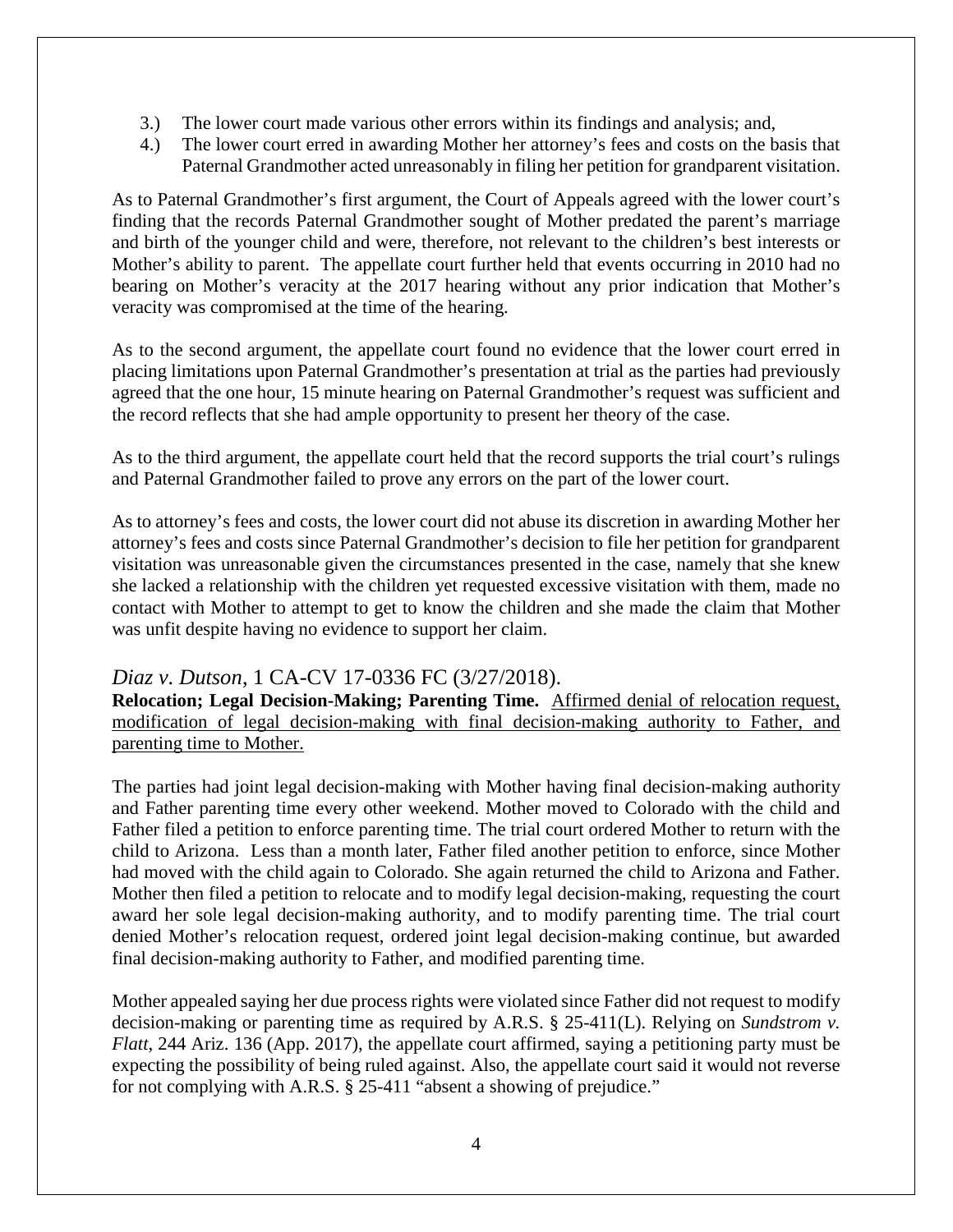No mention of *Nicaise* was made here, in spite of the appellate court approving the trial court's designation of joint legal decision-making with final decision-making authority to Father. This order is certainly not approved by *Nicaise*'s statement that "when one parent has the final say, that parent's rights are superior and the authority is not joint as a matter of law."

# *Tulliani v. Leach*, 1 CA-CV 17-0235 FC (3/27/2018). **Modification of Legal Decision-Making; Injunction.** Affirmed dismissal of petition.

While Father was learning to fly, Mother told him not to take the children with him on the plane without her permission. Father received his pilot certification in October and in December took the children for a plane ride. Mother filed a post-decree petition seeking a preliminary injunction to stop Father from piloting with the children aboard. Mother alleged: (1) the children may suffer serious bodily injury or death; (2) her concerns were "reasonable and appropriate" given the "danger an inexperienced pilot may pose;" and (3) a single engine aircraft piloted by a man with his children aboard crashed near Payson at some point prior to her petition. The trial court dismissed the petition and denied the preliminary injunction.

The Court of Appeals found Mother's bare assertions "were void of specific facts clearly showing harm will result" and do not satisfy the "detailed facts" requirement of Rule 91 and A.R.S. § 25-411, nor do they establish "adequate cause" to hold a hearing. Finding instead that her allegations amounted "to unsubstantiated fear of misadventure inherent in any number of leisure activities a parent may undertake with their children." Even though Mother was self-represented and improperly relied on A.R.S. § 25-403 and Rule 94(H), the Court of Appeals did not cite to the *Smith v. Rabb* standard of holding self-represented litigants to the same standard as lawyers. Instead, the Court of Appeals gave Mother leniency in the pursuit of "substantial justice" and treated her as if she did cite the correct rule—Rule 91(D)—seeking a petition to modify legal decision-making pursuant to A.R.S. § 25-411.

## *Gilchrist v. Jensen*, 1 CA-CV 17-0441 FC (3/27/2018). **Order of Protection.** Affirmed trial court's order upholding Order of Protection.

Order of protection was upheld after hearing. Jensen, the appellant, was accused of assaulting Gilchrist and her grandson, J.J. (Jensen's nephew). Gilchrist testified that in a dispute over her car needing service, Jensen threw a beer bottle at her head, and threatened to burn down her house with her dogs in it. There was a video of Jensen verbally assaulting J.J. while under the influence. In a separate incident involving "a dispute over Chinese food," it was claimed Jensen poured beer on Gilchrist and while she was trying to stop Jensen from assaulting J.J., was pushed down. J.J. then hit Jensen over the head with a table leg, which to quote the opinion, "result(ed) in Jensen ceasing the assault . . ." In defense, Jensen testified that Gilchrist and J.J. set him up to being attacked and he was acting in self-defense against J.J. and only bumped into Gilchrist because J.J. knocked him into her. He did not throw a bottle and did not threaten to burn the house. Jensen also showed criminal records where he is the "victim" and J.J. is the "suspect," as well as his Order of Protection against J.J. Court of Appeals held that the trial court did not abuse its discretion.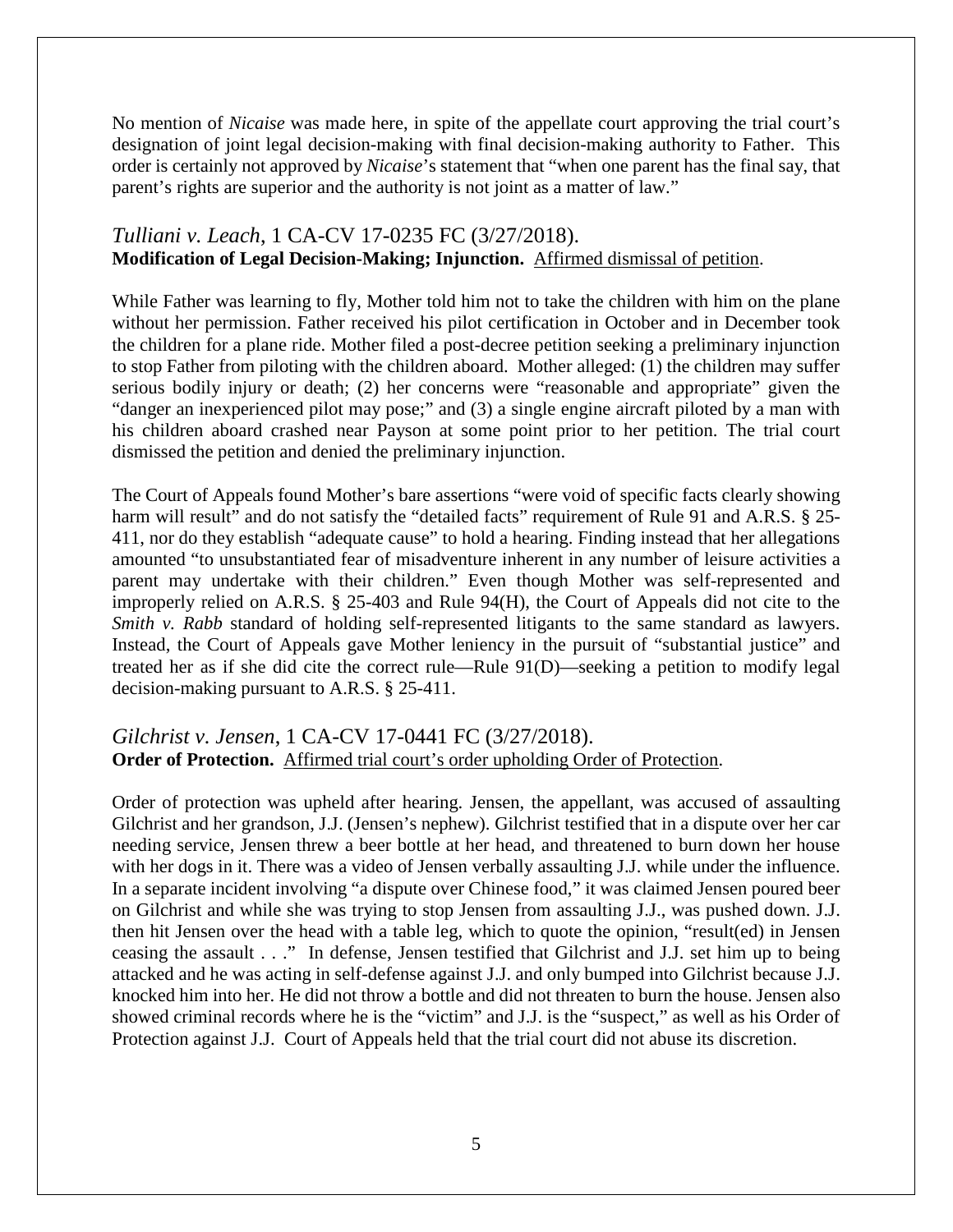## *Santoro v. Santoro*, CA-CV 18-0497-FC (3/26/2018). **Modification of Legal Decision Making and Parenting Time; Safe Haven Records.** Affirmed order excluding counselor's report.

In June 2017, parties were awarded JLDM and equal parenting time with the child despite Mother's history of substance abuse. In September 2017, the parties agreed and the court ordered that the child attend "Safe Haven" Counseling. In December 2017, Mother used meth and DCS removed her other children from her care. Father filed a petition for SLDM and supervised parenting time to Mother. After a temporary orders hearing, the court entered orders, which continued JLDM to the parties with FDM authority to Father regarding education but awarded Mother supervised parenting time on Saturdays only. Between the temporary orders and final hearing, Father obstructed Mother's parenting time with the child by refusing to agree upon a supervisor. A final hearing on Father's Petition to Modify was held in July 2018. Prior to the trial, Mother had been submitting clean UAs and the dependency case was dismissed as to her other children. After hearing, the court continued JLDM with FDM to Father as to education, but awarded Mother unsupervised parenting time with the child three weekends a month. The court also required that Mother continue to submit to drug testing.

Father appealed, arguing the lower court erred in refusing to admit a progress report from the child's Save Haven counselor and erred by considering the dependency case dismissal and failing to do an independent assessment of this child's best interests.

#### Did the court err in refusing to admit the counselor's report? NO

The court of appeals distinguished this case from *Hays*. The Court held that the lower court did not refuse to admit the report as a sanction upon Father, but rather it did so to "preserve the protection and confidentiality of the child's safe haven counseling". The counselor in this case was not appointed pursuant to A.R.S. § 25-405(B) to do a "one-time" evaluation to assist the court, but rather was hired to provide ongoing counseling to the child. The court further held that there was sufficient other evidence in the record from which the court could determine the child's best interest. As such, the court held that the lower court did not abuse its discretion in refusing to admit the counselor's report to preserve the trust and confidential relationship between the child and the Safe Haven counselor.

#### Did the court solely rely on the juvenile court's dismissal and fail to do an independent assessment of this child's best interests? NO

The court of appeals found that the lower court made specific findings as to each factor under A.R.S. § 25-403 and that the lower court's findings and conclusions demonstrated that it carefully considered the evidence. As such, the court found that the lower court did not just adopt the juvenile court's orders and carefully considered the child's best interests. The court also discussed A.R.S. § 25-403.04's requirement that a court make findings that its orders would appropriately protect a child. The court stated that Arizona law gives courts discretion to determine the degree of protections warranted in a case. By limiting Mother's parenting time and requiring continued drug testing, the lower court satisfied the statutory requirement that its order appropriately protect the child.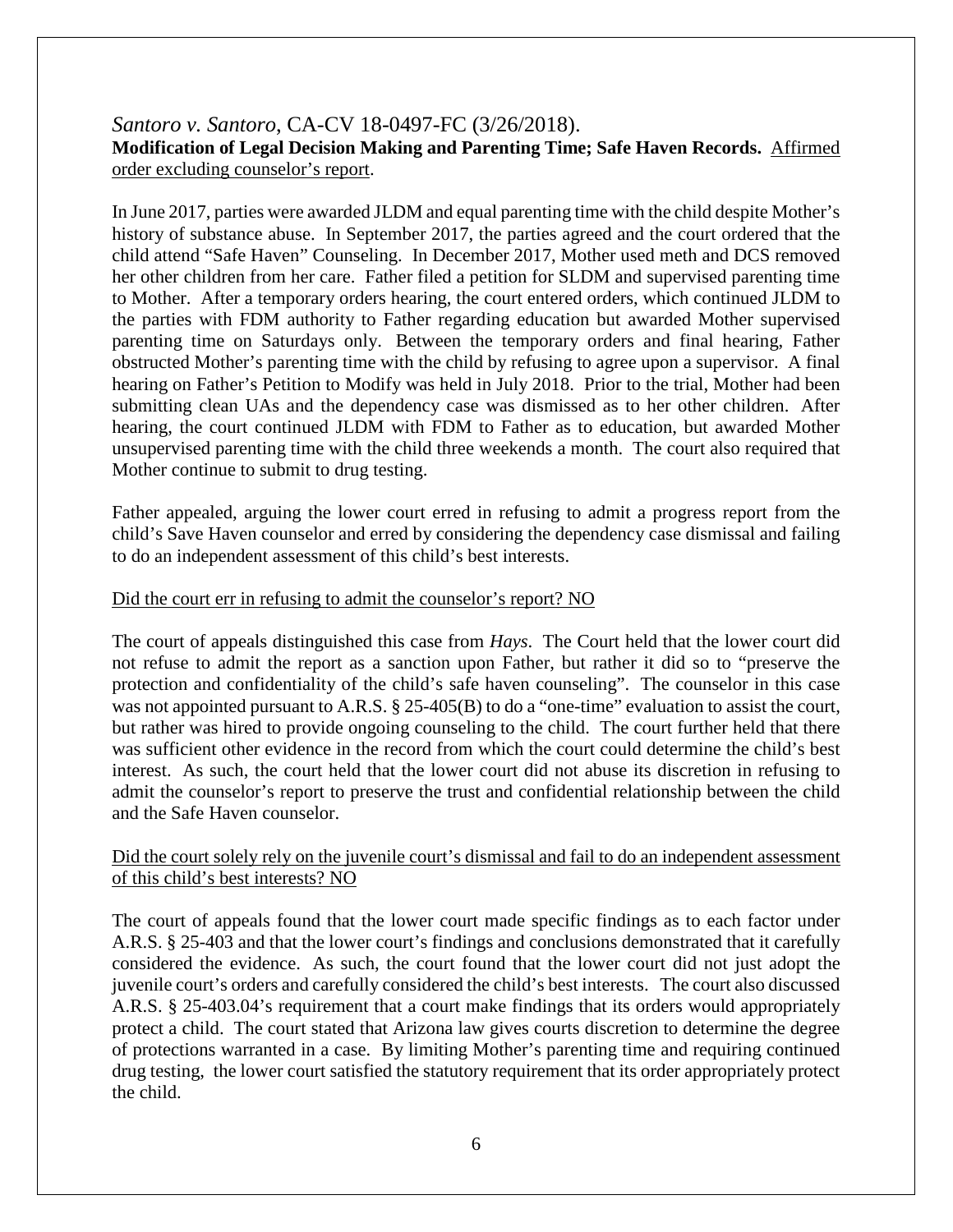*Drexler v. Wilson*, 2 CA-CV 2017-0130-FC (3/26/2018).

**Child Support.** Affirmed child support order, including imputation of income to Father due to voluntary unemployment and no travel expenses due to Mother's relocation.

The relevant facts include that the original 2014 child support order set the obligation for both parties at zero dollars. Mother later moved to Indiana. Father maintained primary physical custody of the child at issue and he remained voluntarily unemployed. In 2016, Father petitioned the court to adjust the obligation based on changed circumstances. Mother asked that the obligation remain at zero for both parties. After hearing, the trial court affirmed the 2014 order of zero dollars and further required the parties to evenly split travel costs.

In its decision, the Court of Appeals noted that the Child Support Guidelines permit the trial court to attribute income to a party when a party is voluntarily unemployed without reasonable cause. Here, the trial court reasoned that Father's voluntary unemployment was reasonable when the child was young, but became increasingly unreasonable as the child aged. However, the court did not make a definitive finding regarding whether Father's unemployment was reasonable. The court attributed double the hourly minimum wage to Father in its order. Because Father essentially asked the Court of Appeals to reweigh the evidence, the Court denied his claim. Additionally, the Court found that the trial court did not abuse its discretion in deviating the obligation to zero dollars or allocating travel expenses to both parties. It acknowledged that the trial court has broad discretion to modify child support and its reasoning was sound.

# *Herrera v. Rivero*, 1 CA-CV 17-0236 FC (3/22/2018).

**Pretrial Statement, Failure to Present Evidence.** Affirmed Decree in which alleged community asset not divided due to failure of party to present evidence on issue at trial.

Wife filed a Petition for Dissolution requesting, inter alia, division of the alleged proceeds of sale of a community butcher shop. Wife included her request in her pretrial statement. At trial, the trial court did not list the business proceeds as an issue to be tried, and Wife did not present evidence about division of the proceeds. The Court entered a Decree that did not address division of the alleged proceeds. Where Wife requested equitable division of alleged proceeds of sale of community butcher shop in her pretrial statement, but failed to present evidence regarding the asset or the sale, the trial court did not abuse its discretion by not dividing the alleged asset.

# *Jimenez v. Jimenez, et al*, 1 CA-CV 16-0627 FC (3/22/2018).

**Davison of Community Business, Fraudulent Disposition, and Joinder.** Affirmed order awarding half of community's interest in goodwill and additional value of business to Wife.

Husband used community funds to open two restaurants in girlfriend's name. After Wife filed her initial petition, and at temporary orders, the trial court allocated the value of the first restaurant 25% to girlfriend, 50% to Husband's goodwill, and 25% to the community funds investment, and used that allocation to establish a value for the respective shares as part of its temporary spousal maintenance analysis. Wife then filed an amended petition asserting claims for conversion, fraudulent conveyance, and constructive trust relative to the restaurants and Husband's actions. Upon Wife's motion, the girlfriend was joined as a party. At trial, in which all parties participated, the family court made several findings, including: the restaurants had been fraudulently placed in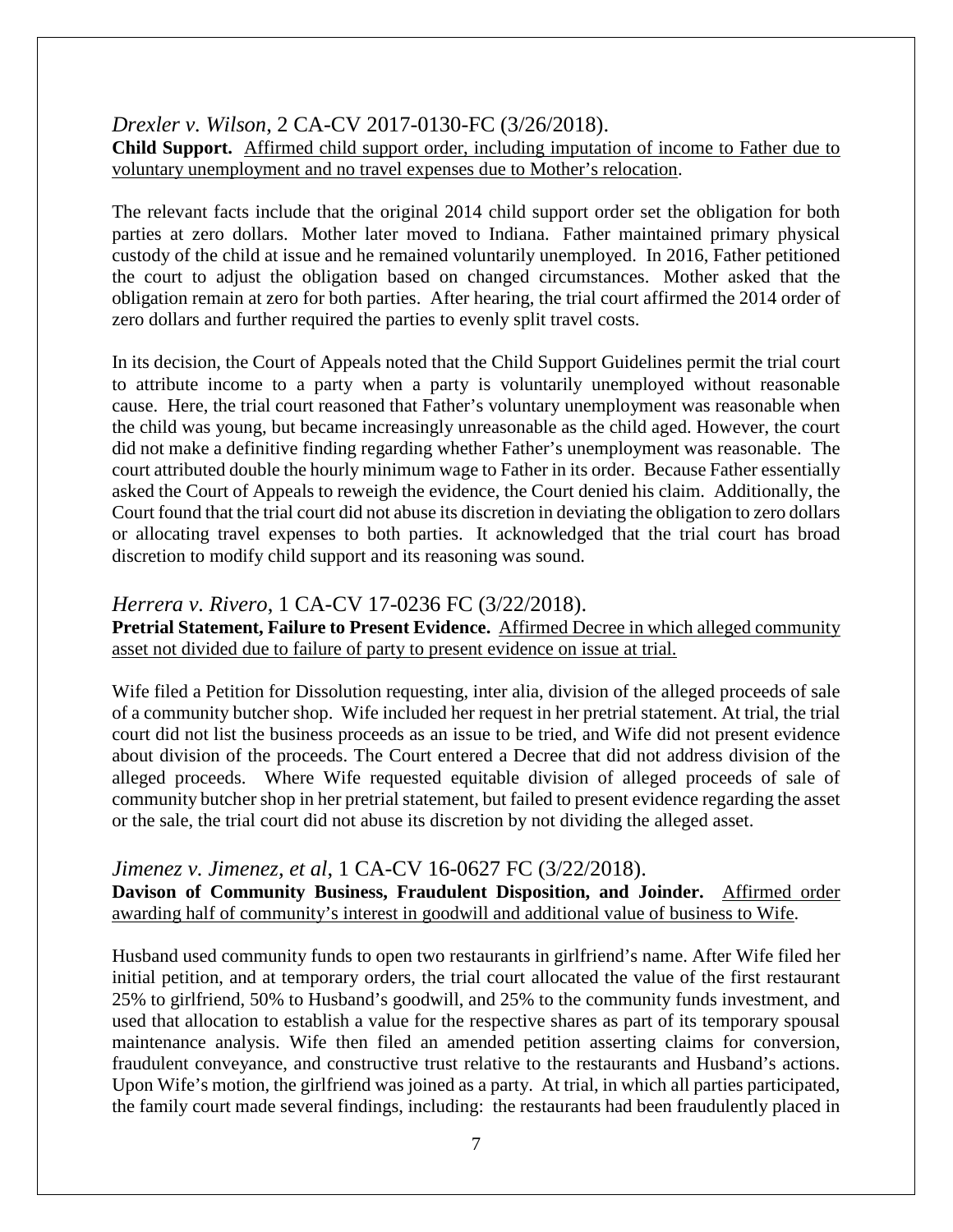girlfriend's name to avoid Wife's community interests; Husband and girlfriend failed to disclose business records and assets; Girlfriend and Husband had hid goodwill profits, and Husband's goodwill was a community asset that existed at the time Wife filed her petition. The Court awarded Wife an equalization payment equal to her half of the community interests in the goodwill and additional value of the restaurants.

Appellants made a number of interesting, yet wholly unsuccessful, claims on appeal, the most noteworthy of which are: 1) the family court did not have subject matter jurisdiction to hear the civil claims, 2) the equalization payment was an improper award of money damages, 3) the court improperly considered marital misconduct, and 4) the court was required to join the girlfriend at the time of temporary orders as the court made findings regarding the restaurants. The Court affirmed the trial court in full.

#### Analysis:

1) The Court reiterated that the superior court is a "single unified trial court of general jurisdiction," and the separation of the superior court into divisions is "purely imaginary and for convenience only." *DiPasquale v. DiPasquale*, 243 Ariz. 156 (App. 2017). The separation of the court into divisions does not "partition its general subject matter jurisdiction." Furthermore, A.R.S. § 25- 318(A) permits the court to equitably divide community property taking into account "excessive or abnormal expenditures and the concealment or fraudulent disposition of community property." Therefore, no error.

2) Award of an equalization payment is within the court's authority to divide the community assets, the calculation was tied to the value of the community assets, and the award was, therefore, not "money damages."

3) Consideration of the factors in A.R.S. § 25-318(C) in determining the equitable division of assets does not equate to improper consideration of "marital misconduct." "[A]bnormal expenditures, destruction, concealment or fraudulent disposition of community, joint tenancy and other property held in common" are specifically allowed to be considered by statute.

4) Although not raised below, the defense of failure to join a necessary party may be raised for the first time on appeal. *Gerow v. Covill*. However, joinder at temporary orders was not required in this case as the only relief granted was temporary spousal maintenance. Girlfriend fully participated in the final proceedings allocating the varying interests in the businesses between the parties, at which time the court made new findings regarding the allocation of the restaurant interests and values of the interests.

# *Woehler v. Stough*, 1 CA-CV 17-0264 FC (3/22/2018). **Unequal Distribution.** Affirmed unequal distribution due to Husband's intentional delay of sale of home, resulting in foreclosure.

Husband delayed in recording a deed transferring title to the marital residence from a third party to the parties and failed to cooperate with the Special Master appointed to sell the residence, resulting in the residence being sold at foreclosure for below fair market value, with excess proceeds of \$153,000. The trial court awarded Wife \$122,500 of the proceeds, the full amount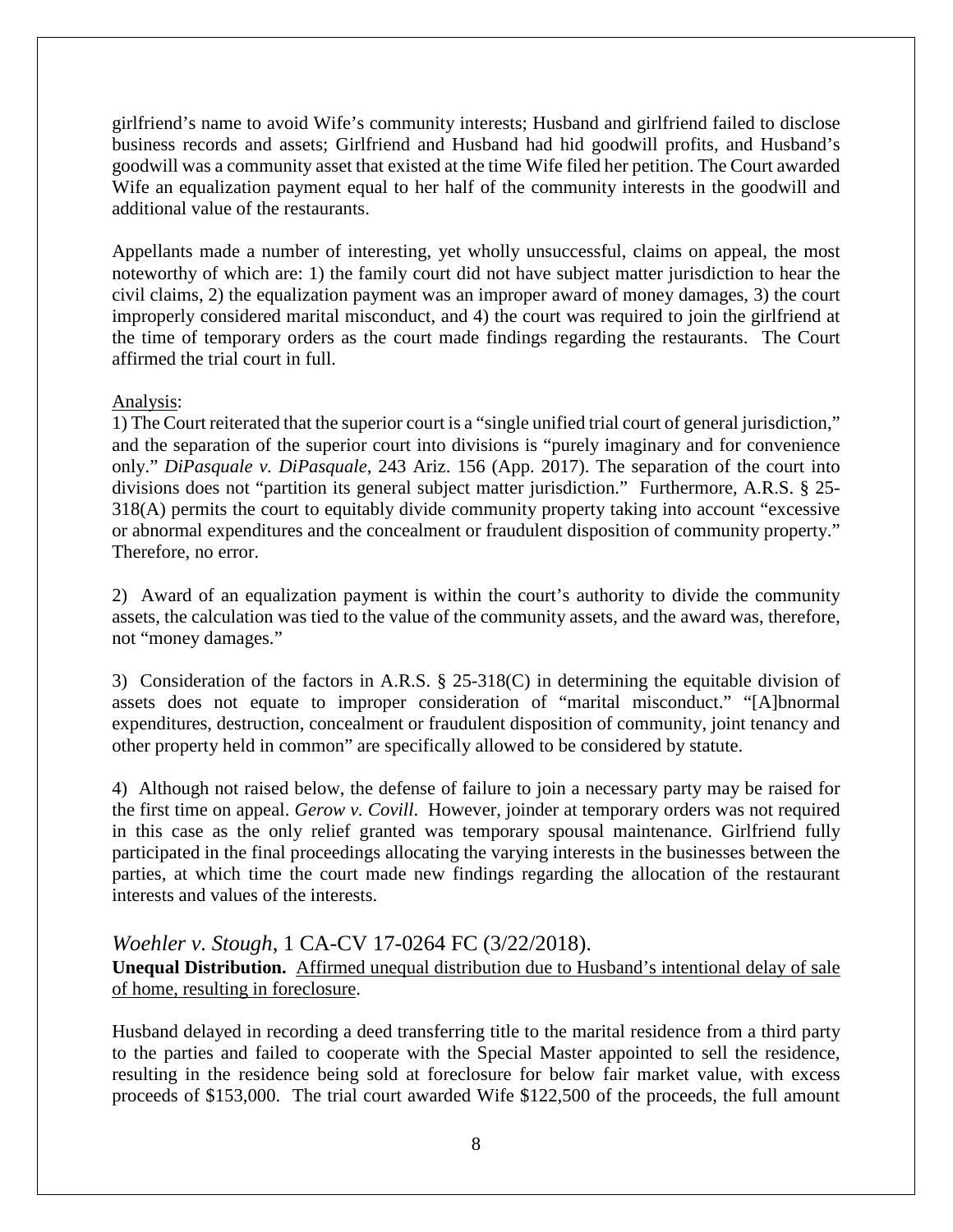requested by her, which Wife testified was one-half of the equity that existed at time of sale based upon her belief as to the fair market value of the residence. The trial court found that Husband intentionally delayed recording the deed to frustrate and delay the sale, Husband was the primary cause of the foreclosure, and the residence could have sold for the value placed upon it by Wife had Husband not delayed.

Noting that A.R.S. § 25–318(A), requires the family court to divide community property "equitably, though not necessarily in kind," the Court found that the facts of this case support the trial court's unequal distribution. Citing *Toth* and A.R.S. § 25–318(C), the Court found that the court may consider excessive or abnormal expenditures on the property and its destruction, concealment, or fraudulent disposition, as well as any other equitable factors that bear on the outcome of an equitable division when dividing community property. Given the facts of Husband's actions, the trial court did not abuse its discretion by awarding Wife a greater percentage of the excess proceeds.

#### *Greenham v. Hope*, 1 CA-CV 17-0263 FC (3/20/2018).

**Personal Jurisdiction; Rule 85 Set Aside.** Affirmed family court's order denying Mother's motion to vacate part of child support order.

Mother and Father have three children, and were divorced in South Carolina in 2011. Pursuant to the parties' agreement incorporated in their divorce decree, Mother would be the primary residential parent living in Arizona, and Father who lived in New York would pay child support. Mother remarried and moved to Mexico with the children. In 2011, Father filed the decree in Maricopa County and sought custody of the children. The court awarded sole custody, and in 2012 the trial court modified child support. Mother failed to attend the modification hearing, and the trial court eliminated Father's child support and ordered Mother to pay Father.

After two appeals in which the court of appeals ruled that the superior court had subject-matter jurisdiction and the parties agreed South Carolina child support order was properly registered, Mother moved to vacate the June 2015 order finding that the court had personal and subject-matter jurisdiction, arguing that Father never properly served his petition to modify in 2012. The trial court denied the motion to vacate. Mother appealed, arguing that the trial court did not have subject matter jurisdiction due to the lack of proper service.

On appeal and de novo review of the Rule  $85(c)(1)(d)$  denial, the court of appeals noted that Mother was challenging personal jurisdiction, not subject-matter jurisdiction. The court held that it had already upheld the subject matter jurisdiction challenge. As far as personal jurisdiction, Mother repeatedly appeared and participated in the modification action, and thus waived any personal jurisdiction challenge. Accordingly, the Court of Appeals held that a motion to set side based on purportedly invalid service is a challenge to personal, not subject-matter, jurisdiction under Rule 85, which may be waived by appearing and making court filings in a case.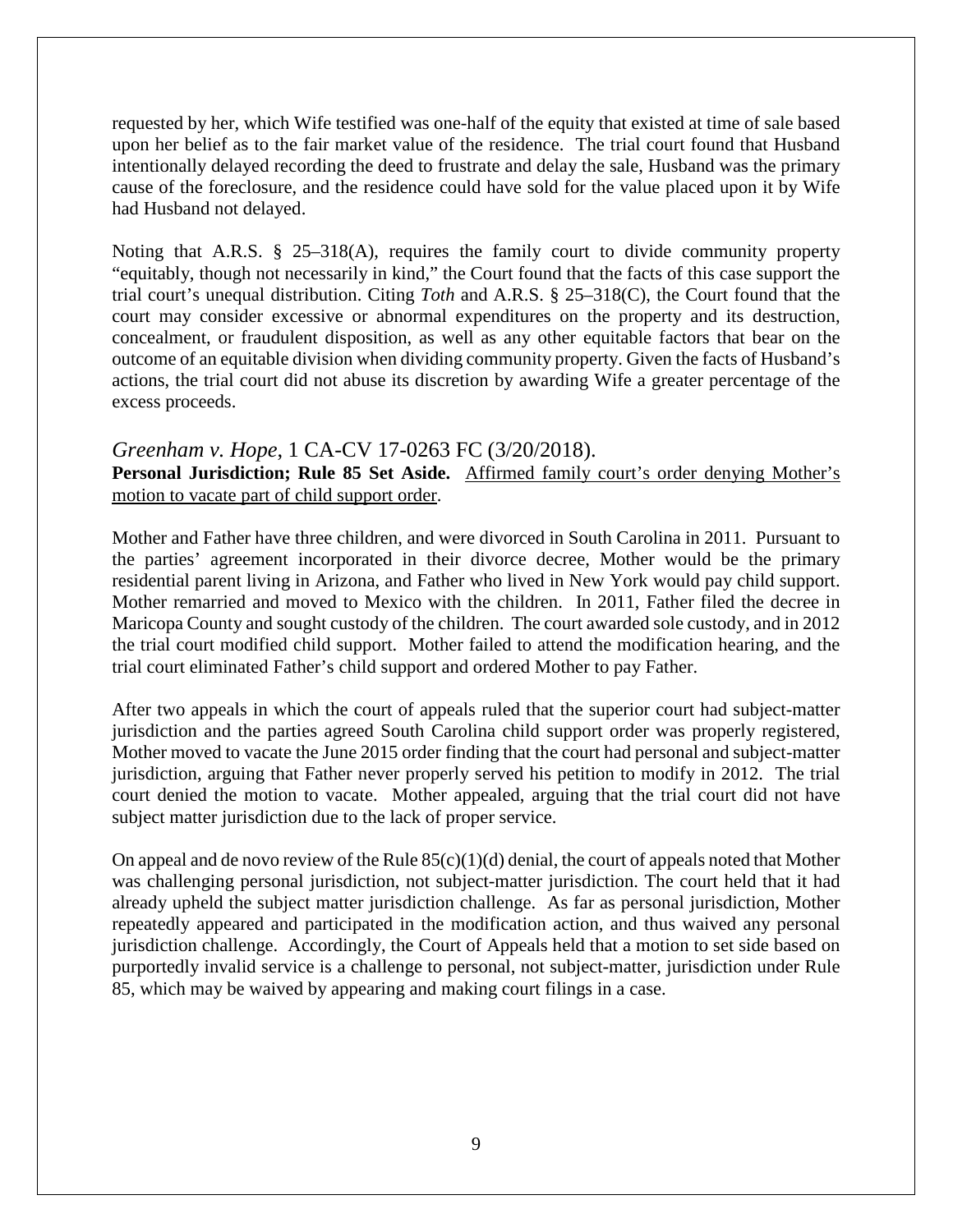### *Cryan v. Cryan*, 1 CA-CV 17-0341 FC (3/20/2018).

**Property and Debt Division; Imputation of Trust Income; Child Support Calculation.**  Affirmed trial court's order imputing trust income to Mother, vacated child support order and portions of decree addressing property/debt division, and remanded.

The parties had two children, and majority of trial addressed allocation of property and debts for calculating income for child support purposes. The trial court had ordered Father to pay child support in temporary orders, but after trial reduced the amount resulting in a \$13,000 overpayment which the ruling did not address. The ruling also did not address allocation of property or debt, and travel expenses related to long-distance parenting time. The trial court directed the parties to submit a consent decree for review and signature, which Father did. Father's proposed decree provided for Mother to repay the child support overpayment within a month. Mother objected and asked for the court to wait until she could submit her own decree weeks later, past the deadline given by the court. The court adopted the Father's decree without explanation, and denied Mother's later proposed decree and motion for reconsideration.

On appeal, Mother argued that the trial court could not adopt Father's proposed decree instead of making an independent decision upon disputed issues. The court of appeals agreed, noting that a consent decree is one entered by stipulation of the parties, and Father's decree did not comply with ARFLP 45 because it was not the product of a consensual agreement. Even if the trial court could order proposed findings of fact and conclusions of law, they have to be consistent with the trial court's independent review of the facts, and the trial court heard no testimony or received evidence on the allocation of property and debt. Thus, the court of appeals vacated the decree portions addressing property and debt division and remanded for further proceedings.

Mother also argued the trial court erred by including trust distributions as recurring income, retroactively modifying the child support order using higher earnings, and failing to account for undisputed childcare costs. On the first point, the court of appeals affirmed the trial court's use of Mother's trust distributions, finding that the Child Support Guidelines were flexible enough to include such funds and there was sufficient evidence in the record to support the finding. On retroactivity, the court of appeals agreed and vacated the child support order. The petition for dissolution was filed in June 2015, and the first trust income distribution was not made until February 2016, and then Mother got a higher paying job in April 2016, and the trial court used the trust income and higher income job to retroactively modify child support to August 2015. The court of appeals determined there was insufficient evidence to support retroactivity to this time, and directed the trial court to complete separate child support worksheets for relevant time periods. On childcare costs and travel expenses, the court directed the trial court to consider evidence and adjust as appropriate.

Regarding the lump sum payment for child support overpayment, Father agreed in his answering brief that the overpayment should be applied as a credit against future payments. The court of appeals directed the trial court to recalculate based on other issues, and then impose the remedy agreed upon by the parties, which would appear to be credit toward future payments. Accordingly, the Court of Appeals held that the trial court abuses its discretion when it adopts a consent decree that the parties do not agree upon, but does not abuse its discretion in including recurring trust income as gross income for child support purposes.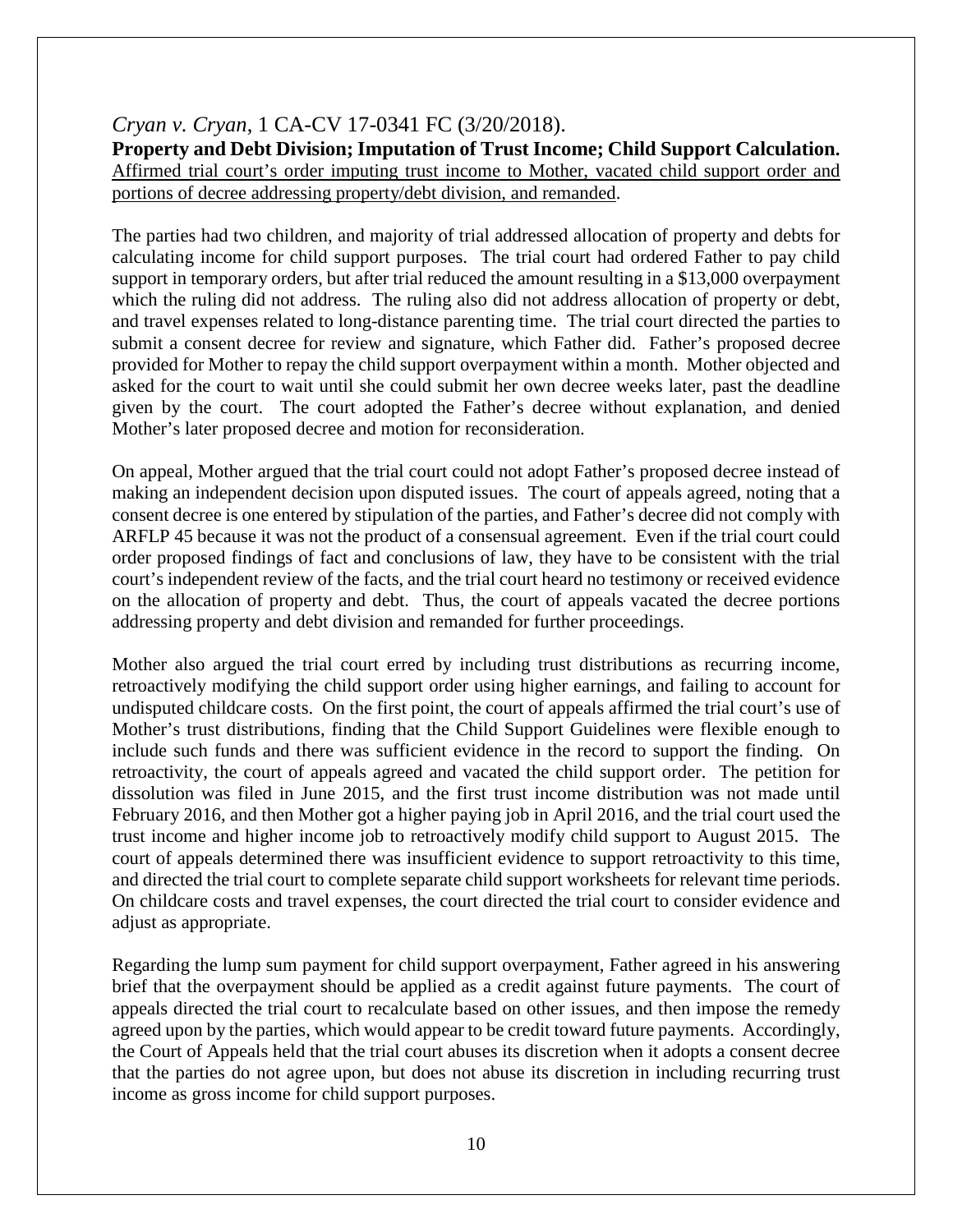# *Lee v. Lee*, 1 CA-CV 16-0585 FC (3/20/2018).

**Characterization of Property; Business Valuation; Spousal Maintenance.** Vacated family court's property division and spousal maintenance orders and remanded.

The parties owned a mail-delivery business and a lot that stored the company's vehicles. At trial, the parties' joint valuation expert, including the lot, valued the business at a figure both parties believed was incorrect; Husband believed it was too high while Wife believed it was too low. The trial court deviated from the expert's opinion by adding back in "outside services" listed on the 2013 corporate tax return for the business, noting that the court was "not convinced those are appropriate deductions for valuation purposes."

On appeal, the court of appeals reversed the business valuation determination, finding that while the trial court was free to give the expert's opinion whatever weight it thought best and was free to reject the expert's opinion in whole or in part, "it could not adopt a modified version of his opinion in the absence of evidence to support the modified value." The court also vacated and remanded the spousal maintenance award because of inconsistencies between the award and the child support calculations and the lack of a duration on the award.

# *Kostadinova v. Stephens*, 1 CA-CV 17-0099 FC (3/15/2018). **Sanctions Against Counsel Pursuant to Rule 31.** Affirmed sanctions against Counsel.

The parties entered into a temporary agreement regarding parenting time, which included exchanging the child at a police station. No residential addresses were revealed in the agreement, although the agreement stated that Father would exercise his parenting time primarily at his residence. During the course of the proceedings, Mother made several allegations of sexual abuse against Father, all of which were determined to be unfounded. Father later relocated and did not provide his address to Mother, alleging safety concerns for his family. The parties later entered into a final parenting plan which required that each parent notify the other of any change in address, *etc.*, within 10 days of the change. The P.C. also recommended that both parents know where the child is sleeping during overnights. The Court ordered Father to disclose his address or file a request for protected address; the Court took Father's request for attorney's fees under advisement (Father argued that Mother's allegations of sexual misconduct were unreasonable). Father filed a request for protected address claiming that he feared Mother would disclose his address to former business associates, who would harm his family. Mother's counsel responded that "Mother has done nothing vindictive in this case." The Court found that Mother acted unreasonably in the litigation and granted Father's request for protected address. The Court suggested Father file a memorandum on sanctioning Counsel for Mother pursuant to Rule 31. After the parties briefed the issue, the Court sanctioned Counsel and found her positions to be "objectively unreasonable." Counsel appealed.

Counsel argues that the trial court erred by (1) failing to make specific findings regarding elements necessary to sanction Counsel pursuant to Rule 31; (2) sanctioning Counsel without holding an evidentiary hearing; and (3) awarding sanctions unrelated to Counsel's Response.

Failure to make specific findings: The trial court must make specific findings to justify its conclusion that a party's claims or defenses are frivolous. The reasonableness of the factual inquiry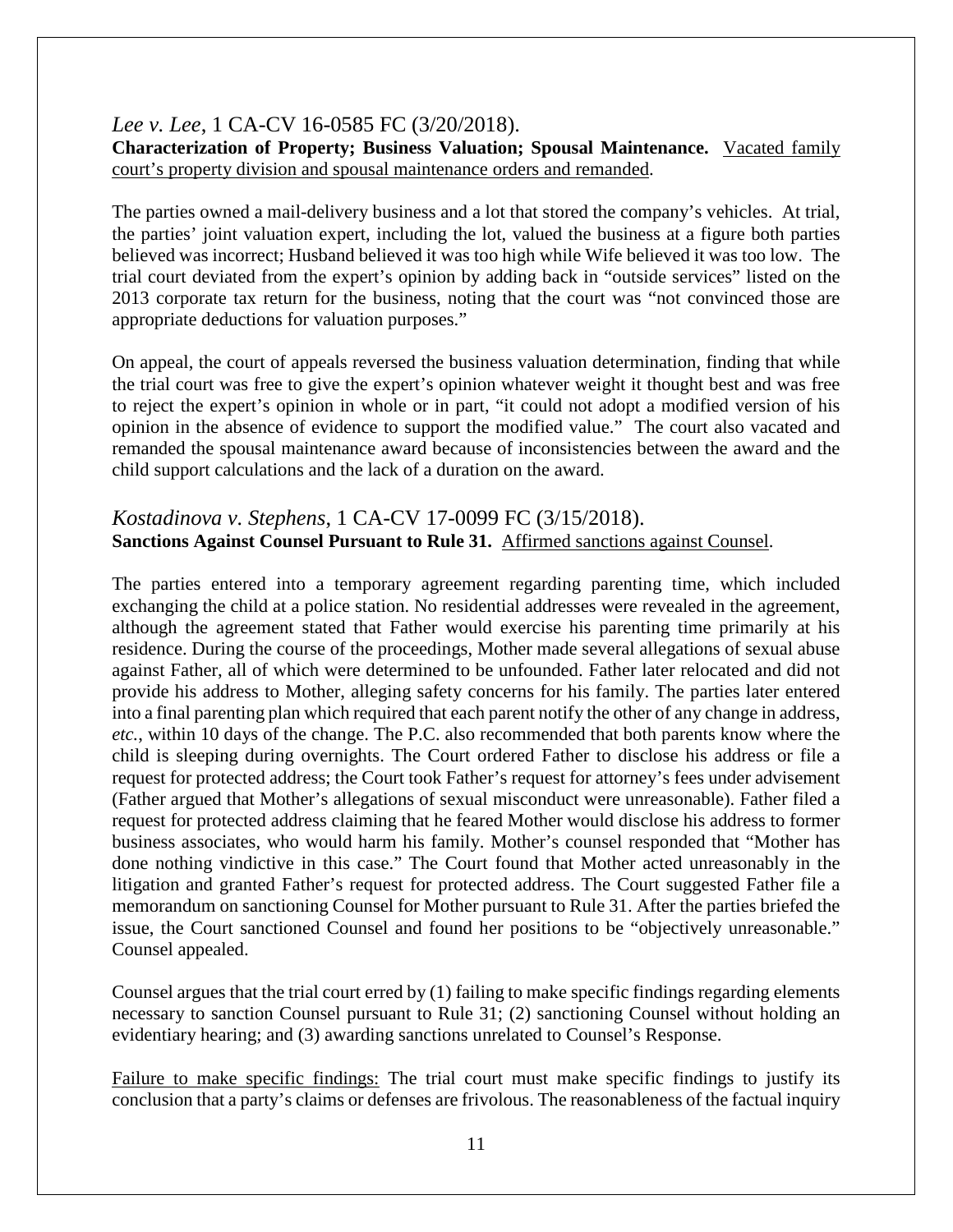depends on the totality of the circumstances and may change as the case progresses. In the present case, the Court did make specific findings sufficient to satisfy the appellate court. \*\*Of note: Division 1 found that, because Father's address was not an area of concern at temporary orders, Mother's claim that she needed the address after-the-fact was "entirely pretextual."

Mandatory Evidentiary Hearing: The court found that Counsel's due process rights do not extend to a mandatory evidentiary hearing on sanctions. The imposition of sanctions should be preceded by some form of notice and opportunity to be heard, but that opportunity was satisfied through the memorandum and response. Rule 31 does not mandate a hearing.

Sanctions unrelated to the Response: The amount of sanctions was not excessive. The court found that Father's attempts to keep his address protected prior to Counsel filing her Response were related closely enough to be included in the award.

*Chandler v. Ellington*, 1 CA-CV 17-0312 FC (3/13/2018). **Record on Appeal/Transcript.** Affirmed trial court's continuation of Order of Protection.

Appellant failed to provide a copy of the transcript to the Court of Appeals, which was appellant's obligation when contesting the sufficiency of the evidence; failing to do so meant the appellate court would assume the evidence was sufficient to support the trial court's findings.

# *Alvarado v. Apodaca*, 1 CA-CV 17-0331 FC (3/13/2018).

**Child Support; Rental Income; Adjustments for Other Children; Attorneys' Fees.** Affirmed in part and remanded in part for more sufficient findings or recalculation of child support.

Mother and Father have one child together. When the child was 10, the Court designated Mother as the primary residential parent and awarded her sole legal decision-making authority. Father was ordered to pay \$792 per month in child support. Approximately two years later, Father filed a petition for modification of legal decision-making, parenting time, and child support. *Pendente lite*, the trial court reduced Father's child support below \$300 per month. At trial, the court awarded Father joint legal decision-making, additional parenting time, and reduced his child support to \$590 per month, and awarded Mother her attorney's fees and costs, finding a disparity of incomes and that Father acted unreasonably. Father appealed.

On appeal, Father argues that the trial court erroneously calculated the child support amount and established an incorrect effective date. Father also argues that the trial court erred in awarding Mother attorney's fees.

Mother's income: Father argued that the trial court falsely deducted property taxes from Mother's gross rental income. The Court found that gross rental income means gross receipts minus ordinary and necessary expenses required to produce income, including property taxes. The Court did not err in determining Mother's income.

Father's income: Father argues that the trial court erred by not adjusting his income for his two minor children with his current wife. The appellate court noted that this adjustment is discretionary. However, Father received the adjustment in the original child support order and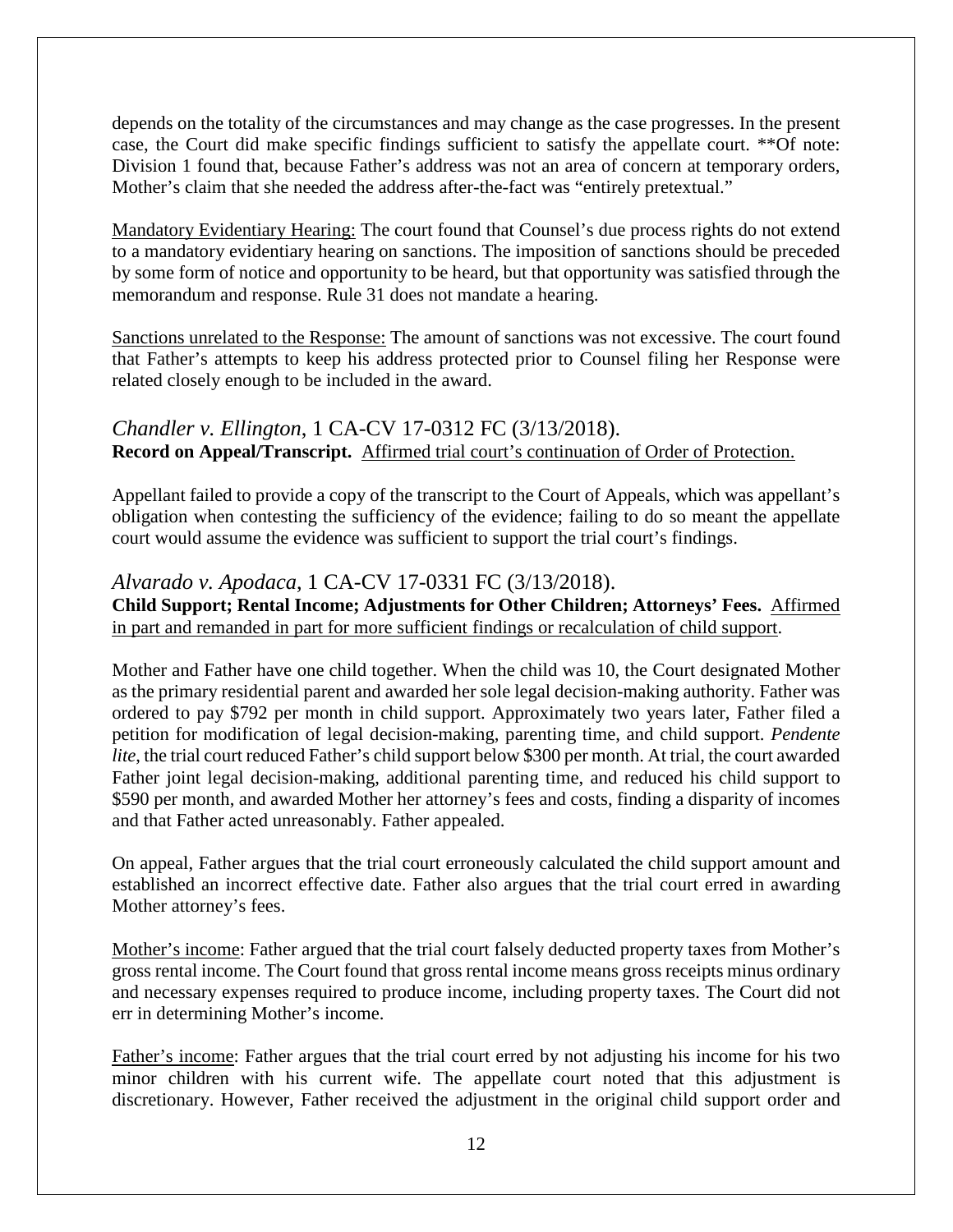there was no explanation in the record for why the adjustment was removed, and the appellate court could not tell, based on the record, if the omission was intentional or in error. As such, the appellate court remanded for the trial court to include the adjustment or to explain why it declined to continue the adjustment.

Effective date: Father argued that the trial court erred in making the new child support order effective March 2017 as opposed to May 2015 (the first day of the month after Mother was served). The appellate court found that this was Father's misunderstanding. The new child support order was effective May 2015, but the IWO would commence March 2017. However, the appellate court could not understand how the trial court calculated the ordered arrears amount. As such, the appellate court remanded to allow the trial court to explain the calculation or recalculate the arrears.

Attorney's Fees: Father challenged the award. Specifically, he claimed that Mother filed one day past the deadline. The superior court has the discretion to extend its own deadlines and to consider untimely filings. *State v. Zimmerman*, 166 Ariz. 325, 328 (App. 1990). Nonetheless, the appellate court remanded for the trial court to reconsider attorney's fees in light of the changes listed above.

## *Carroll v. Carroll*, No. 2 CA-CV 2018-0098 (3/11/2018).

**Income for Spousal Maintenance Purposes; Retirement.** Affirmed spousal maintenance award, vacated retirement valuation date orders, and remanded.

After a 34-year marriage, Husband filed for divorce. During a settlement conference 10 months later, Husband agreed to pay temporary spousal maintenance to Wife of \$2,200 per month. Six months later, at the age of 65, Husband decided to retire, cutting his income from \$8,000 per month to \$3,200 per month. Citing *Pullen*, the trial court concluded Husband's retirement was voluntary and attributed his pre-retirement income to him in calculating the permanent maintenance award of \$2,900 per month for six years, until Wife was eligible for her portion of Husband's pension and Social Security, at which time the amount decreased to \$1,900 and then terminates in 2044.

Husband appealed, arguing *Pullen* does not apply to retirement, rather *Chaney* controls, which involved modification of spousal maintenance upon the obligor's retirement. In a 13-page decision, the appellate court preliminarily dismisses Husband's *Pullen* vs. *Chaney* distinction because Husband failed to raise the argument below (similar to his argument on appeal that his retirement was involuntary, though the appellate court analyzed this issue and found his retirement was indeed voluntary) and he expressly addressed the *Pullen* factors in his closing argument. The appellate court provides a terrific explanation of when *Pullen* is applicable to the retirement issue (at inception of spousal maintenance determination) and when *Chaney* controls (modification of spousal maintenance due to retirement) and provides an in-depth analysis of the *Pullen* factors as applicable to this case. The appellate court also analyzed at length how to balance a decision to retire at a normal retirement age against the other spouse's entitlement to support.

Another issue on appeal was the valuation date of Husband's 401(k), which the trial court—despite Wife agreeing Husband's contributions after the date of service were his separate property—held that the valuation date should be 8 months after the date of service, representing "the date all contributions are due for the tax year-end 2016." The appellate court vacated this order, finding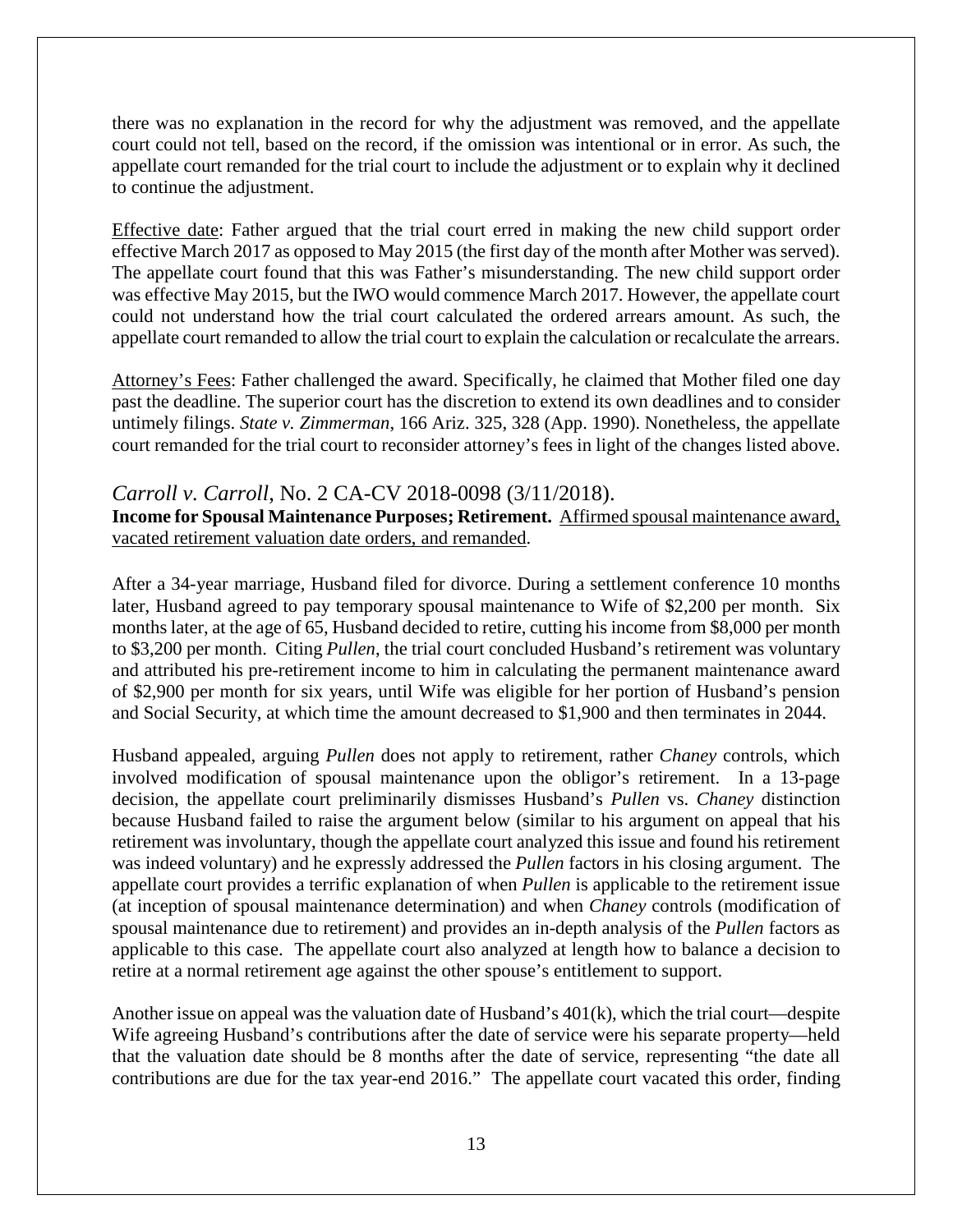*Sample* inapplicable, and holding the trial court lacked authority to award Wife a portion of Husband's sole and separate property pursuant to A.R.S. § 25-318(A).

This opinion also gives a good lesson on when the word "jurisdiction" is used "imprecisely" when what is meant is not the power to do something, but doing something that is prohibited. That is, "authority" instead of "power."

#### *Ervin v. Mills*, 1 CA-CV 17-0407 FC (3/8/2018).

### **Parenting Time and Attorneys' Fees.** Affirmed restoration of unsupervised parenting time and award of fees.

Mother filed an establishment action and the parties settled with Mother having sole legal decisionmaking and Father having two weekends per month with 72 hours notice to Mother, during which Father would stay at Mother's home, but could go on outings with the child until 7 p.m. Father later filed to modify parenting time. Mother counter-petitioned seeking supervised parenting time due to domestic violence, anger issues, lack of parenting skills, criminal history, and substance abuse and obtained an Order of Protection against Father that did not include the child. Mother also filed for temporary orders seeking to completely suspend Father's parenting time pending trial, but the parties temporarily agreed to supervised parenting time. After trial, the superior court affirmed legal decision-making, but granted unsupervised parenting time to Father at least six days each month, making all requisite best interest findings. The superior court did not find there was a safety issue for the child in Father's care and found Mother's claims not credible. The superior court further found Mother's failure to comply with past orders unreasonable and awarded Father attorneys' fees. One month after the ruling, Mother filed for emergency orders, alleging Father burned the child, and the court ordered supervised parenting time pending hearing. After hearing, Mother's underlying petition to modify was denied based on no material change in circumstance and Father's parenting time was reinstated, as the court found no credible evidence of Mother's claims. The superior court found Mother's positions grossly unreasonable and again awarded Father his fees. The superior court also expressed significant concerns regarding Mother's mental health and ordered her to submit to a mental health evaluation.

The court of appeals affirmed, rejecting Mother's argument that the superior court erred in failing to make new best interest findings, and reasoned that "if a parent cannot show a material change in circumstance has occurred, the prior best interest findings remain the law of the case," and the court complied with A.R.S. § 25-411 because it found no imminent risk of harm to the child so Mother's petition filed less than a year after the prior order was rightfully deny. The court of appeals also found proper the superior court's order that Mother undergo an evaluation, rejecting Mother's argument that the court was prohibited from doing so because Father did not make such a request in his pretrial statement. The court reasoned that the superior court had just cause to order the evaluation, which would have been an abuse of discretion pursuant to Rule 63, which requires notice of the evaluation, but Mother waived that argument on appeal as having not raised the argument in her opening brief. Mother also waived her argument that the attorneys' fees award was error due to Father never filing an Affidavit of Financial Information required by Rule 91(S), as Mother did not raise the issue below, and regardless, the superior court based its attorneys' fees ruling on Mother's unreasonableness. The court of appeals granted Father's fees on appeal due to Mother's continued unreasonableness.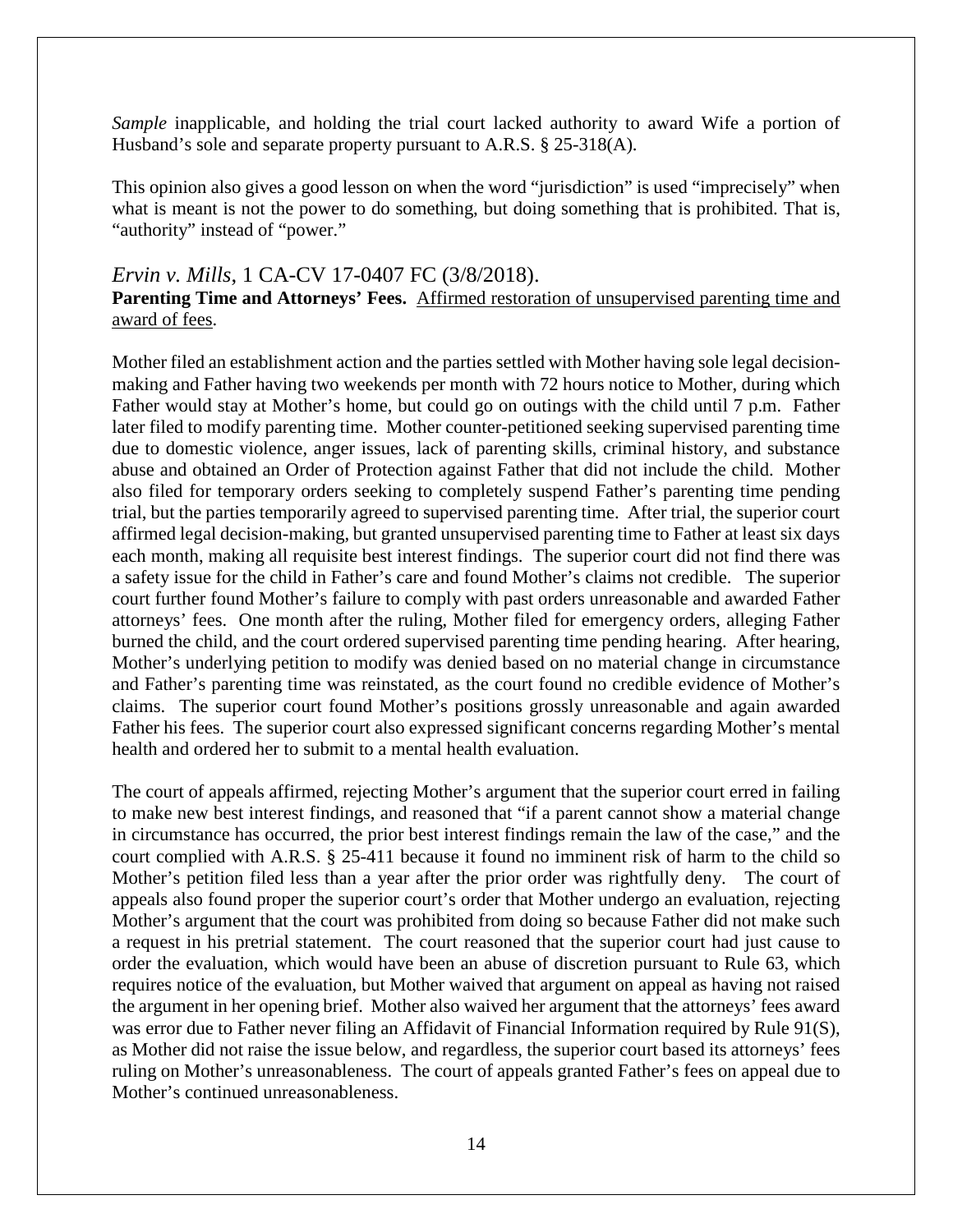## *Esquer v. Ruiz*, 1 CA-CV 17-0407 FC (3/8/2018). **Forum** *Non Conveniens***.** Reversed dismissal of petition for dissolution dismissed on forum *non conveniens* grounds.

Parties were married in Mexico in 1987, moved to California two years later, where they remained for almost 30 years, then moved to Arizona in April 2016, and then Husband moved back to California in December of 2016 after the parties separated. Wife filed for divorce in Arizona three months later. A month after that, Husband filed in Mexico and another month after his filing, moved to dismiss Wife's Arizona petition for lack of personal jurisdiction (arguing the parties had no community property in Arizona) and insufficiency of process. Wife argued the superior court had jurisdiction over Husband, but would have to apply law of Mexico to the division of property in Mexico. Husband raised forum *non conveniens* for the first time in his Reply in support of his motion to dismiss, arguing Mexico is the more convenient forum. The superior court granted the motion to dismiss without prejudice based on forum *non conveniens*, did not make any findings (though neither party requested them so the court was not required to make findings), and did not explain its decision in any way. The court of appeals reversed, finding that the superior court "abused its discretion by implicitly finding Husband had shown the availability of an alternative forum" and Father indeed failed to demonstrate such availability because "nothing in the record shows Mother was served in Mexico, neither party provided any information regarding whether they are amenable to process in Mexico, and neither party has agreed to stipulate to the jurisdiction of a Mexican court." The court further reasoned that even if Husband had made the requisite showing, the superior court still would have abused its discretion "by implicitly finding Husband had presented facts and argument sufficient to overcome the deference properly accorded to Wife's decision to file suit in Arizona" and by failing to hold hearings to develop factual issues prior to dismissal. The court of appeals could not assess the court's analysis with respect to forum *non conveniens* because there was no analysis in the ruling.

## *Hendricks v. Love*, 1 CA-CV 17-0782 FC (3/7/2018). **Modification of Child Support.** Affirmed child support orders*.*

Mother petitioned to reduce her child support obligation due to significant financial hardship because she elected to enroll in a full-time doctoral program and could only work part-time (12- 15 hours per week). The trial court found Mother's reduction in income was voluntary and attributed Mother a significantly greater income, but did not attribute her an amount equal to her prior full-time earning capacity and did not deviate from the Guidelines in calculating child support. The Court of Appeals affirmed the trial court's decision finding that the ruling was within the trial court's discretion after considering the testimony and evidence.

#### *Ossman v. Talib*, 1 CA-CV 16-0098-FC (3/1/2018).

#### **Continuances; Attorneys' Fees.** Affirmed trial court's denial of motion to continue trial and award of fees.

The record showed that Husband's counsel had provided him his file and all records necessary to present his case. Court of Appeals found that trial court's denial of his motion to continue trial due to his counsel's late-stage withdrawal was proper, he was not denied due process as he had a fair opportunity to present his case, and the trial court's orders were supported by the evidence. The